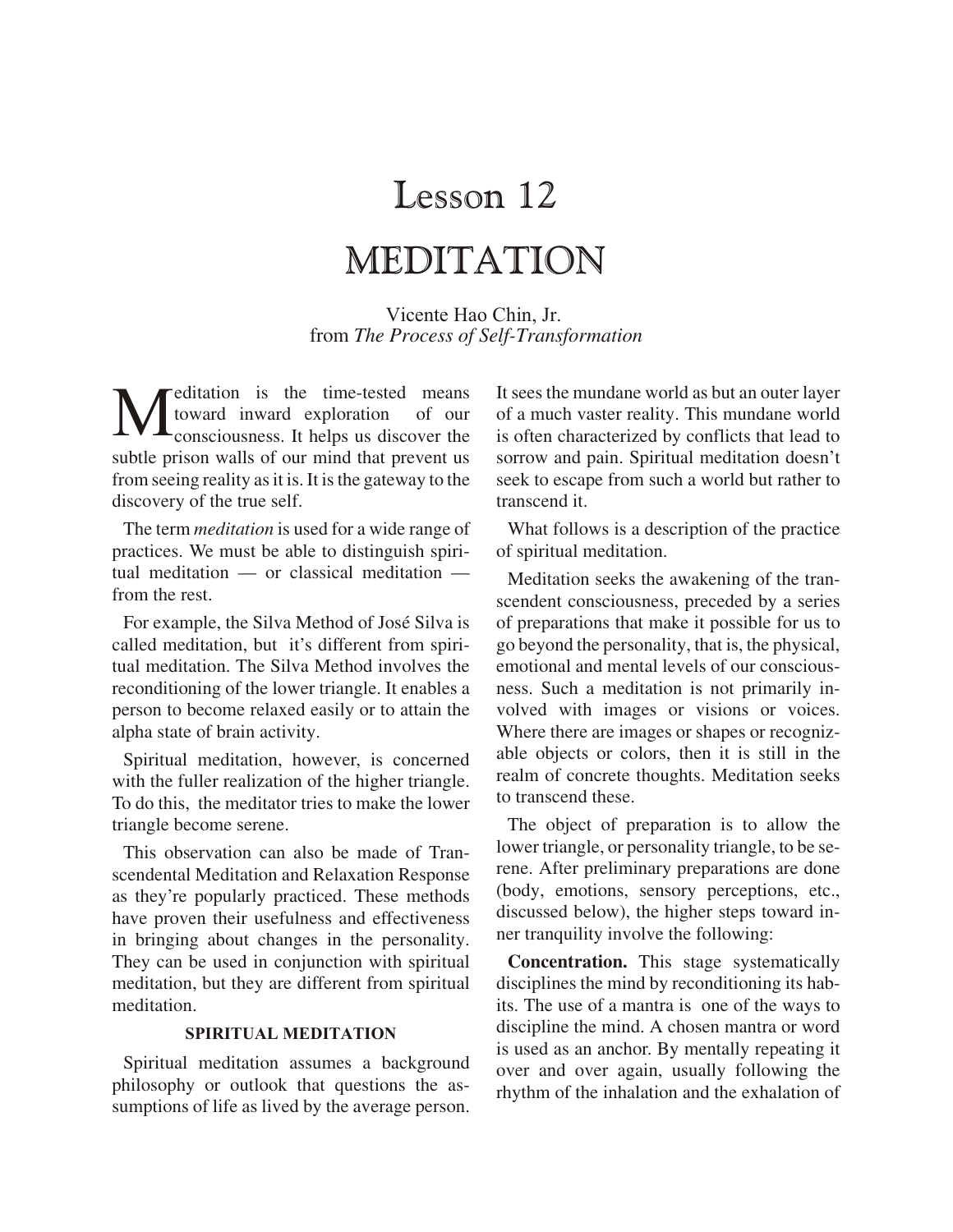the breath, the mind is disciplined to ignore things other than the mantra, thus gradually developing an attitude of disinterest in extraneous things not chosen by the meditator.

Concentration is a necessary step in Raja Yoga as de scribed in the *Yoga Sutras* of Patanjali. The counting of breath in Zen is another example of this disciplinary stage.

*M* editation involves an<br>*I* unenforced awarenes<br>*the contents of our un en forced aware ness of the con tents of our con scious ness. In con cen tra tion, there is a struggle between the intention of the meditator and the conditioned habits of the mind. In meditation, this strug gle ceases, and the conscious ness un in ter rupt edly main tains an awareness of whatever is in the mind.* 

**Awareness.** This stage involves watching the movements of the mind, including feelings, reactions and ideas as well as the origin of these move ments. Such awareness brings about a calmness of the personality triangle, thus freeing the consciousness to be aware of subtler realms. Examples of this approach would be the "choiceless awareness" of Krishnamurti, mindfulness in Buddhist meditation and *vichara* or the self-inquiry meditation of Sri Ramana Maharshi.

Meditation involves an unenforced awareness of the contents of our consciousness. In concentration, there is a struggle between the intention of the meditator and the conditioned habits of the mind. In meditation, this struggle ceases, and the consciousness uninterruptedly maintains an awareness of whatever is in the mind.

The meditation process then enters into the realms of *samedhi* when the center of consciousness, the observer, loses its separateness from the object of its attention. The wall that divides itself from the object melts away.

Both these approaches are used by meditators. Eventually, however, all meditation leads to the awareness stage. Concentration or other modes of disciplining the mind are but preparations for awareness meditation.

# **PREPARATIONS FOR MEDITATION**

A classic approach to meditation is outlined in the *Yoga Sutras* of Patanjali, written about 2,500 years ago. Despite the terseness of its aphorisms, it contains perhaps the most comprehensive map of the transcendent consciousness. It remains the outstanding text to this day on the subject.

A valuable part of the *Yoga Sutras* pertains to the preparations needed for the attainment of samadhi. Patanjali outlines the seven stages of preparation, which culminate in the eighth, *samadhi*, characterized by the *cessation of the modifications of the mind-stuff.* Each of the seven stages is concerned with specific aspects of our nature that prevent us from attaining *samadhi* and awakening *prajñā*, or intuitive consciousness. An overview of these preparations is helpful here.

1. Restraints (*yama*). These are five behaviors that eventually contribute to integration and the absence of internal psychological conflicts: *nonlying, nonviolence, nonstealing, nonsensuality and nonacquisitiveness.* Their opposites are behaviors that are rooted in psychological needs and desires that automatically disturb our mind.

2. Observances *(niyama)*. These are five attitudes or qualities of mind that eventually lead to self-transcendence: *purity, contentment, sim plic ity, self-study* and *self-surrender.*

3. Proper posture (*asanas*). In entering into the meditative silence, our body must be steady and comfortable so that it doesn't become a source of disturbance. The best posture for meditation is probably the full lotus posi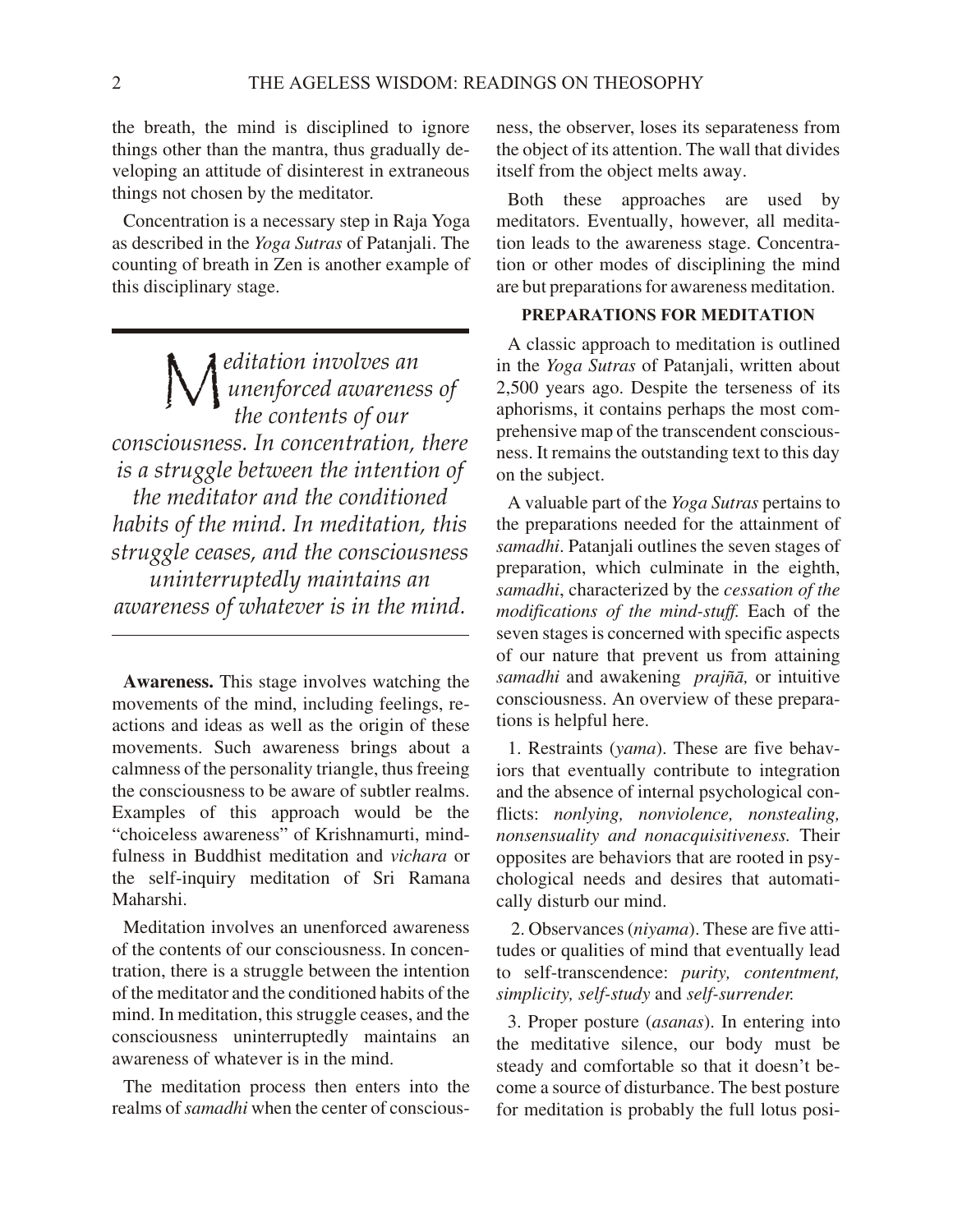tion. Other alternative postures are the half-lotus posture, sitting posture and the kneeling posture.

4. Control of vital energy (*pranayama*). This vital energy, called *prana* or *ch'i*, circulates to all parts of the body throughout the day. When un regulated, it can be a source of disturbance in the mind. The control of the energy is done through regulating our breathing. We'll notice that inhalation and exhalation have an effect on thoughts. Hence, the eventual diminution of the breathing activity during meditation results in minimal stimulation of thoughts from pranic activity.

5. Sense with drawal (*pratyahara*). The mind is then withdrawn from the reports of the senses. The reception of light, sounds and other sensory stimuli by our senses can't be avoided. It's automatic. But the perception of these sensory reports can be withdrawn by the mind. Thus, when we read an absorbing novel, we may not notice that a door just banged or that cars passed by. The ears continue to receive sensations, but the mind has not entertained them, that is, the mind was withdrawn from these sensations. Sense with drawal refers to the act of the consciousness to withdraw from all sensory reports.

6. Concentration (*dharana*). This means focusing the mind on a chosen object. It trains the mind to be under the direction of the will of the meditator. The mind of the average person is a slave to external stimuli and psychological conditionings. It thinks according to these circum stances. Concentration is a practice that regulates this undisciplined tendency.

7. Meditation (*dhyana*). The uninterrupted dwelling of the consciousness on its object is meditation. Although concentration involves enforced discipline, meditation naturally dwells on the object without being distracted or disturbed.

8. *Samadhi*. This occurs when the distinction between the object and the meditator has ceased. Only the object now remains.

The above is but an outline of the eight stages. I recommend that you look into a deeper under-

| Higher Self (Atma)                                | Nirvanic Consciousness; Union                |
|---------------------------------------------------|----------------------------------------------|
| Transpersonal<br>(Buddhi)                         | Samadhi, Satori, Illumination                |
| ---------------------------<br><b>Higher Mind</b> | Dhyana (Zen, Ch'an)<br>Meditation: Awareness |
| <b>Lower Mind</b>                                 |                                              |
| <b>Uncontrolled Thoughts/Memories</b>             | <i>Dharana:</i> Concentration                |
| Disturbances from the senses                      | Pratyahara: Sense Withdrawal                 |
| <b>Emotions</b>                                   | Yama (Restraints)                            |
| Fear                                              | Nonviolence, nonlying, nonstealing           |
| Anger                                             | nonsensuality, nonacquisitiveness            |
| Anxiety and worry                                 |                                              |
| Greed                                             | Niyama (Observances)                         |
| Ignorance                                         | Purity, contentment, simplicity              |
| Egotism                                           | self-study, self-surrender                   |
| etc.                                              |                                              |
| --------------------<br><b>Etheric Double</b>     |                                              |
| Tension/nervousness                               | Pranayama: Breath control                    |
| <b>Physical Body</b>                              | Asanas (postures)                            |
| Pain and discomfort                               | and Hatha Yoga                               |
|                                                   |                                              |

### *Stages in Meditation*

standing of the process by studying the *Yoga Sutras* themselves with the help of commentaries, such as those of Dr. I.K. Taimni in his book *The Science of Yoga*.<sup>1</sup>

## **DEALING WITH THOUGHTS IN MEDITATION**

Meditation seeks to attain a state of awareness that is not absorbed in thought processes. It's a state of being, rather than thinking, in which the malleable mental stuff *(citta)* ceases its almost endless modifications until even the ego center is dissolved. Yoga calls this state *sam adhi.*

On the road to such a state, we encounter various mental conditions that effectively become obstacles to the cessation of *citta*. We need to be aware of these intermediate states and learn how to deal with them.

In the sections below, keep in mind that the end state that we seek is pure awareness with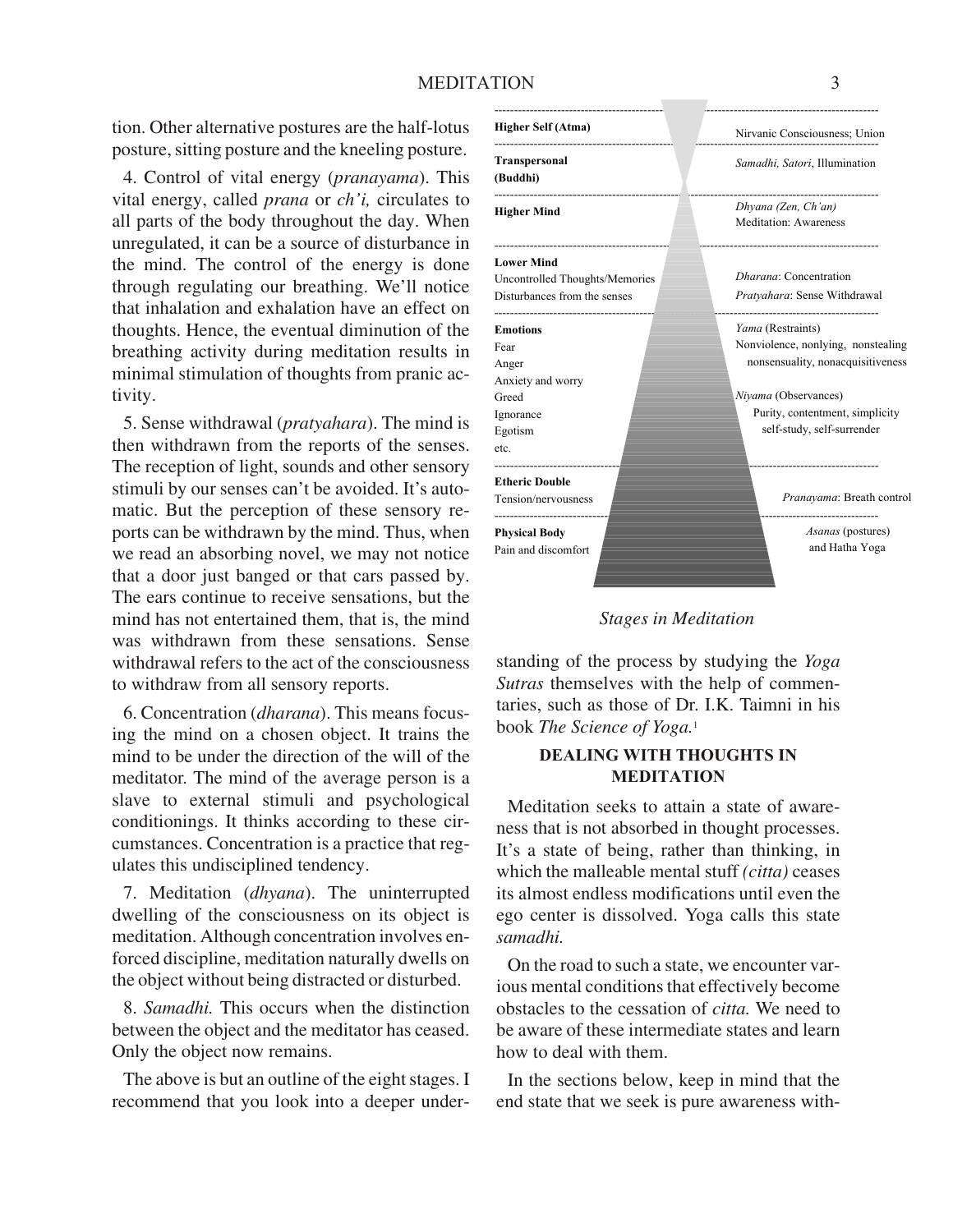out content — pure subjectivity that is nondirected and effortless.

**Initial Approaches.** Each time we enter into meditation, it's essential that we take note of the state of our mind. Is it filled with the noise of the

*M editation seeks to attain a<br>
state of awareness that i<br>
not absorbed in thought state of aware ness that is not ab sorbed in thought pro cesses. It's a state of be ing, rather than thinking, in which the malleable men tal stuff (citta) ceases its al most end less mod i fi ca tions. Yoga calls this state sam adhi.*

day? Is it peaceful? Is it stressed? The meditational approach that will be helpful sometimes depends on these initial states.

For example, when the mind and body are tense and are still reeling from the problems of the day, a Mantra Yoga approach may be helpful just to calm the mind. This makes use of words or focus points that allow the mind to dwell on one thing rather than be carried away by jumpy thoughts. The word or words constitute the auditory focus, and the visual focus can be any spatial point or activity.

I recommend that you begin your meditation with the repetition of a two-syllable word such as S*oham* ("That am I"), *Hamso* ("I am That") or their English equivalents. You can also say "One-two." Let it follow the pattern of your inbreath and outbreath. The first syllable is mentally uttered when you breath in, and the second syllable is uttered when you breath out. Breathing is normal. At the same time, focus your mind on a point somewhere in your head, such as the area between your eyebrows. Do this mechanically until your thoughts move away from events and concerns. An alternative spatial focus point is your inbreath and outbreath.

The repetition of a one-word syllable such as "Om" can also be used. Mentally recite the word during exhalation. Be aware of the thoughts in between the recitation of the word. Alternate words can be "Mu" (meaning "nothing") or "One."

Thoughts. In dealing with thoughts, it's helpful to recognize the various levels of thinking, which are

- Images and sounds
- Abstract thoughts
- Intentions

Images and sounds. The first group consists of gross thoughts. Observe them until they calm down naturally. Mental chatter belongs to this class.

Ab stract thoughts. When the train of images and the chatter of the mind cease, then you need to be aware of formless thoughts. These are the abstract thoughts that are subtle but imperceptibly swift in their movements. Recognition of things or objects or concepts is a movement on this level. That is, the moment we recognize anything, such as a chair, even if we don't call it a chair or identify it verbally, there is already a subtle movement in the mind. Be aware that the process of naming, recognizing and subtle judging is going on all the time. Awareness tends to slow down this automatic activity. We become aware of the space in between these thoughts.

Intentions. A special kind of abstract thought is intention. Intentions seem to emanate from nowhere — just popping out into the field of consciousness. We think that we voluntarily choose these intentions, until we discover that they just appear without our willing them. We note in fact that the belief that intentions are voluntary is illusory.

Behind all these is the energy that pervades consciousness — or perhaps *constitutes* consciousness. The energy is not distinguishable from the consciousness. When the energy disappears, consciousness also dims and disap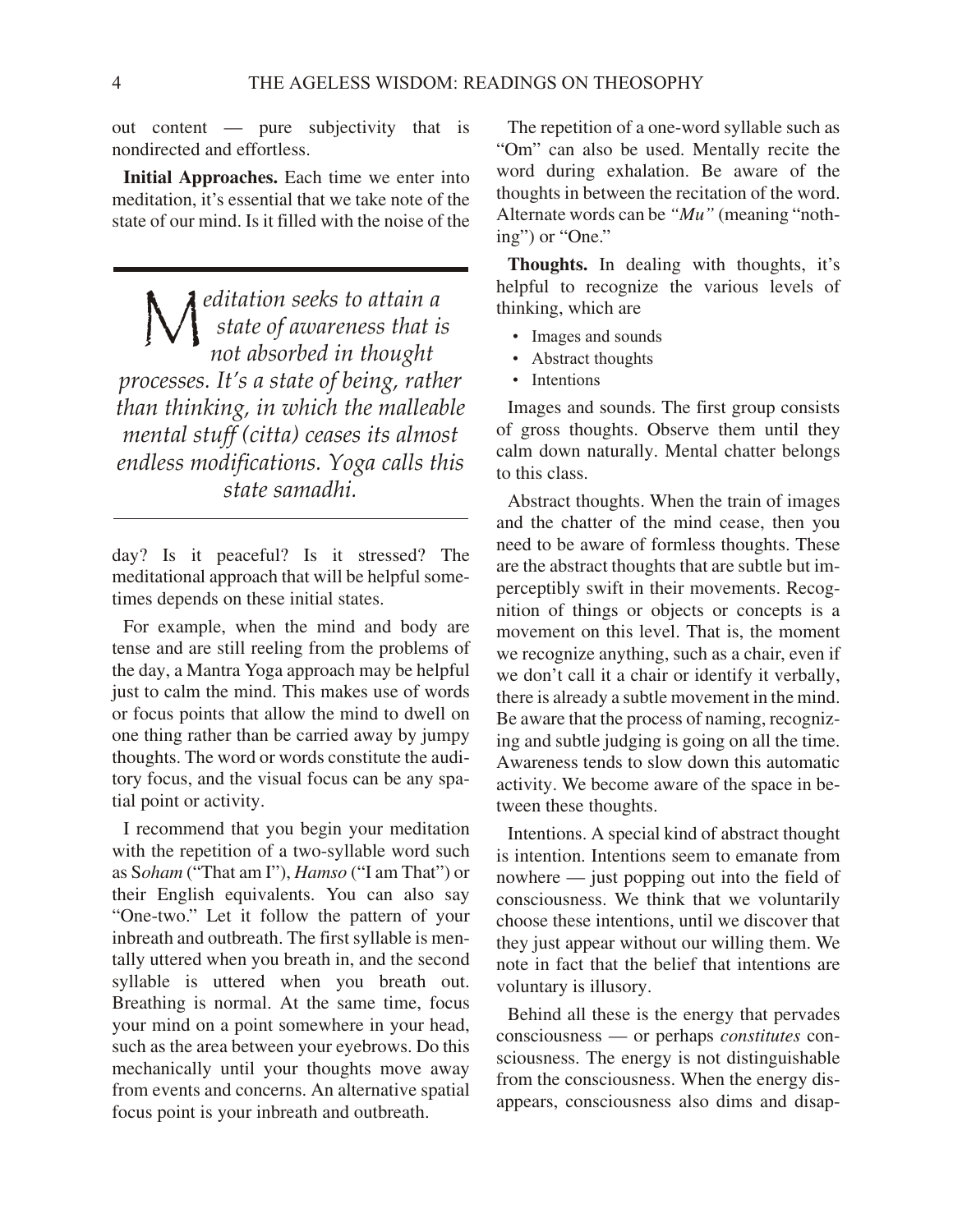pears. We become asleep or unconscious.

When this energy remains, there is awareness. The object of meditation is to maintain this awareness without being identified with any of its contents — thoughts, motives, perceptions, etc.

**The Self.** Finally, the consciousness may enter into a state of bare subjectivity, of bare awareness devoid of intentions, recognition, preferences and naming.

This state can easily be lost by the slightest perceptions from our senses or the slightest wisps of our memories. Gradually, through practice, the length of time this state can be sustained increases.

This state is like rich soil, where germination or gestation occurs under the ground unseen. A contemplative process goes on imperceptibly, leading to the emergence of a subtle substratum of consciousness that remains even during nonmeditative periods. It's the "presence" that mys tics speak of, the emergence of *prajñ€,* or of the *buddhic* consciousness.

This substratum of consciousness is a significant development in the practice, because it's the link between the transpersonal and the personal in our daily life. In fact, it's the emergence of the transpersonal in daily life.

Whatever is happening — while we're working, thinking, reading, feeling, reacting  $-$  this substratum is a nonparticipating, but influencing, witness. It influences because, by its very presence, it prevents certain unwholesome things from happening, such as tension, suppressed emotions and automatic reactions.

**Barrenness.** There will be times when apparently nothing is happening during meditation. We must not assume that nothing is *really* happening. Meditation, as mentioned above, is like planting a seed under the ground. We water it every day, and yet nothing seems to be happening on the surface. However, underneath the ground, unseen, the seed is germinating and sprouting. One day, a bud comes forth, silently, slowly, imperceptibly, that eventually grows into the luxuriance of the plant.

### **SELF-TRANSFORMATIVE EFFECTS OF MEDITATION**

The regular practice of meditation has a cumulative effect on our consciousness, character and personality.

**M** editation, as mentioned above,<br> **W** is like planting a seed under<br>
the oround We water it every *is like plant ing a seed un der the ground. We wa ter it ev ery day, and yet nothing seems to be hap pen ing on the sur face. How ever, un der neath the ground, un seen, the seed is germinating and sprouting.* 

First, it helps expand our field of peripheral awareness, those contents and perceptions of the field of present consciousness that are outside our field of attention and awareness. This peripheral awareness begins to become part of our awareness. The effect is integrative, that is, the contents and perceptions of the peripheral awareness don't remain as independent elements of the consciousness that might eventually result in psychological conflicts and distress. If we become aware of subtle discomforts, we stay with the experience of discomfort until it's resolved, either through processing or reasoning, but not through repression.

As the field of peripheral awareness expands to subtler levels, we become aware not only of feelings or discomfort but even thoughts, motives, attitudes, prejudices or preferences that react automatically to perceptions or stimuli. This is good. They are part of the conditionings we carry within ourselves. This expansion of our awareness accelerates the dissolution of the push buttons in our subconscious. It is thus a working partner of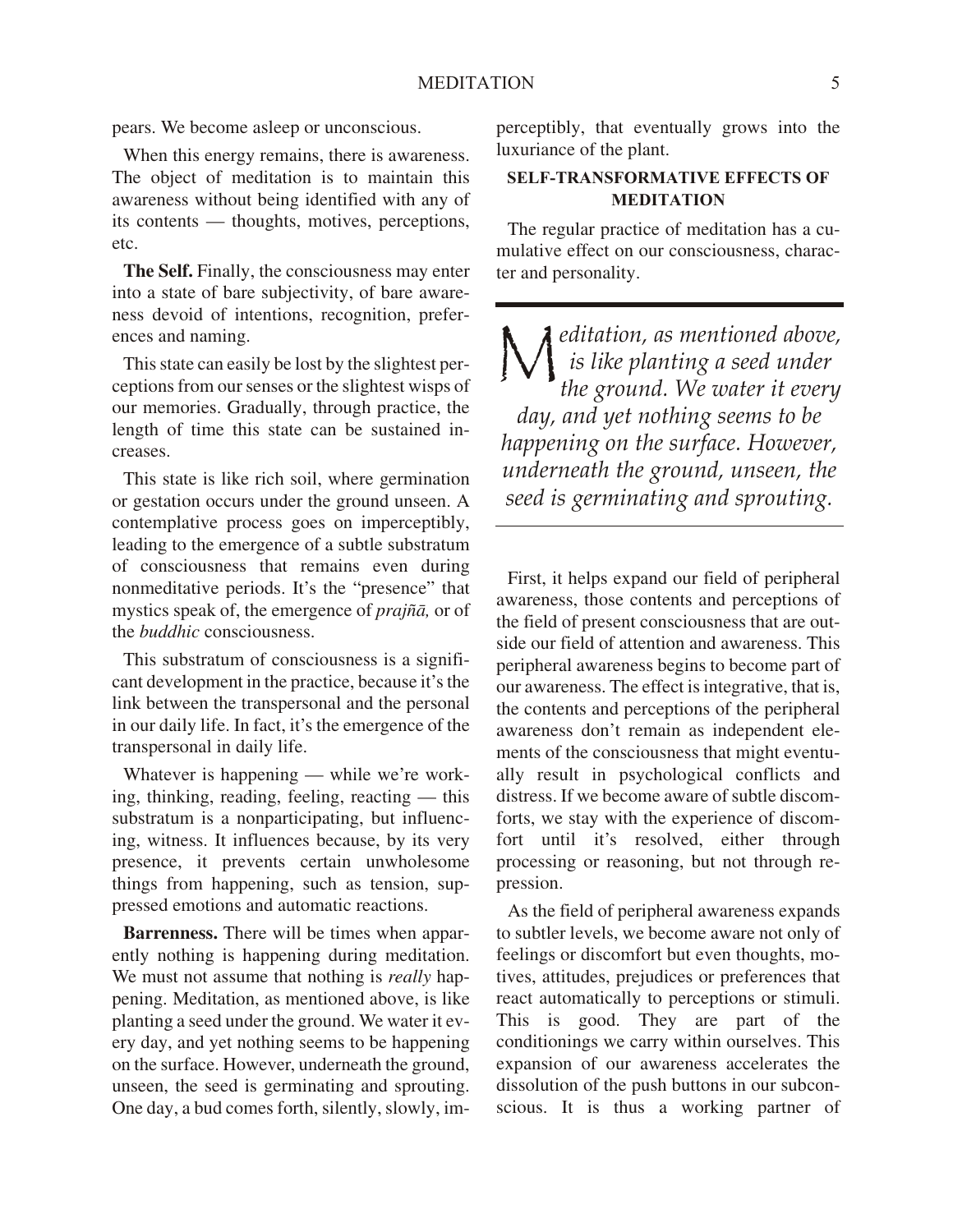# The Diagram of Meditation

By Helena P. Blavatsky

First conceive of UNITY by Expansion in space and infinite in Time. (Either with or without self-identification).

Then meditate logically and consistently on this in reference to states of consciousness.

Then the normal state of our consciousness must be moulded by:-

**Acquisitions** 

1. The Perception in all embodied beings of Limitation only.

o Criticism without praise or blame

2. Continued attempt at attitude of mind to all existing things, which is neither love, hate nor indifference

o Different in external activity to each, because in each the capacity alters. Mentally the same to all.

o Equilibrium and constant calm. Greater ease in practicing the "virtues", which are really the outcome of wisdom, for benevolence, sympathy, justice, etc., arise from the intuitive identification of the individual with others, although unknown to the personality.

3. Perpetual Presence in imagination in all Space and Time.

o From this originates a substratum of memory which does not cease in dreaming or waking. Its manifestation is courage.

o With memory of universality all dread vanishes during the dangers and trials of life.

Note: Acquisition is completed with the conception "I am all Space and Time."

Beyond that . . . (it cannot be said).

### **Deprivations**

Constant refusal to think of the reality of:

1. Sensation: Gluttony, Lust, etc.

2. Possessions and Personality: Vanity, Remorse, Greed, Selfishness, Ambition

3. The Distinction Friend and Foe: Resulting in absence of anger and bias (Replaced by Judgement)

4. Separations and Meetings Associations with Places, Times and Forms: Futile longings, Expectations, Sad memories, Broken-heartedness.

Note: These deprivations are produced by the perpetual imagination  $-$  without self-delusion\* — of "I am without"; the recognition of their being the source of bondage, ignorance and strife. "Deprivation" is completed by the meditation: "I am without attributes".

 $(*)$  There is no risk of self-delusion if the personality is deliberately forgotten.

General Note: All the passions and virtues interblend with each other. Therefore the diagram gives only general hints.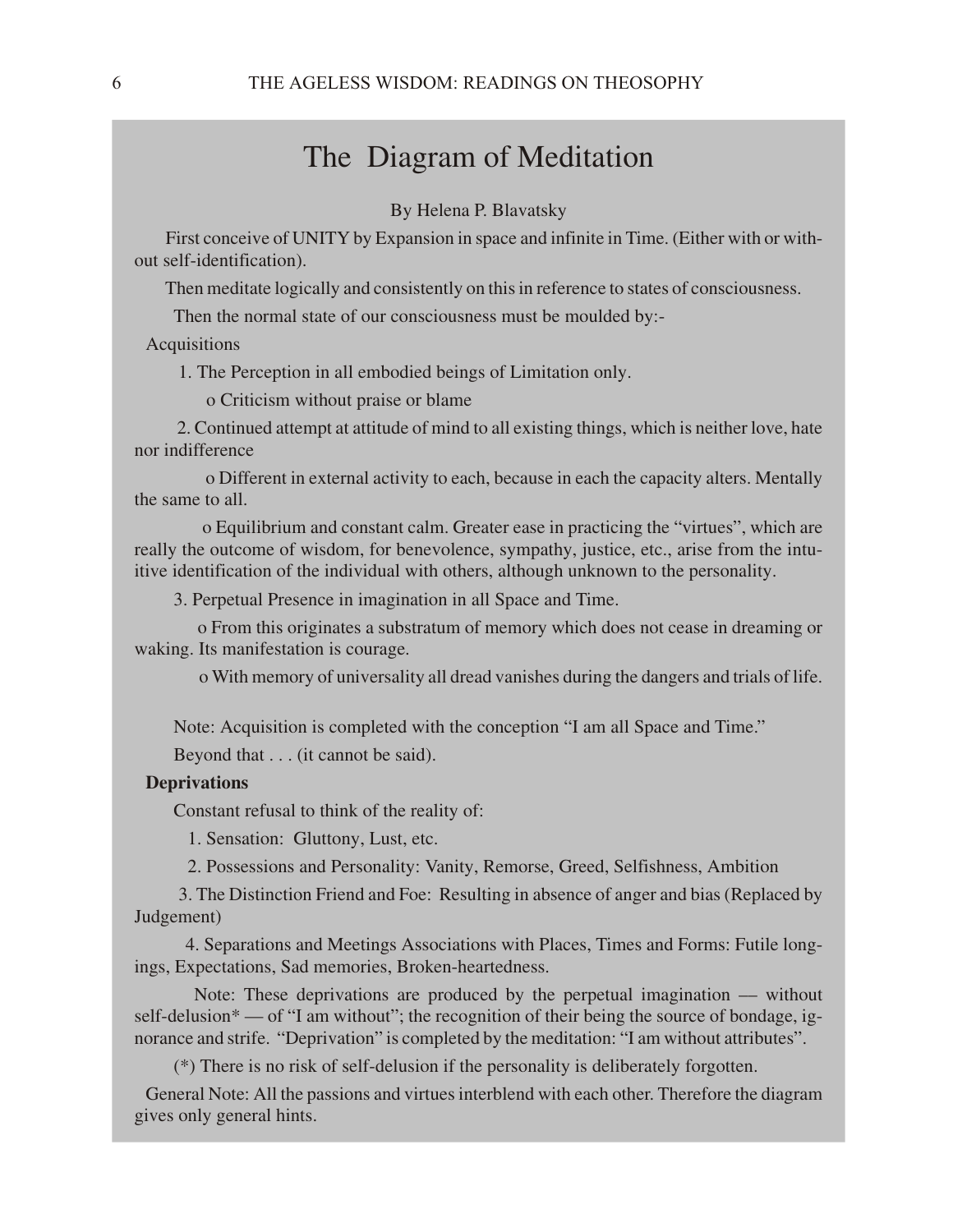self-awareness processing in dealing with the fragmentation of the lower self.

Perceptions, recognitions or stimuli can be likened to a ping-pong ball that enters the field of consciousness. When the field of peripheral awareness is narrow, the ball immediately hits walls of the subconscious, with all its push buttons, bouncing off immediately, that is, eliciting immediate and automatic reaction. This bouncing is unpremeditated, unprocessed and not the result of mature reflection.

When, however, the field of peripheral awareness grows deeper, a different sequence of events happens. The ping-pong ball travels farther be fore hitting any wall, and thus slows down. If it hits anything at all, the bouncing will be less forceful. If it doesn't hit any wall, then it just slows down to a stop, and floats there until it dissipates. When the peripheral awareness is deep enough, then the coming of the ping-pong ball is noticed by a deeper layer of our consciousness — the illumined mind (*manasataijasi*) or the *buddhi* itself. The perception by the illumined mind or the *buddhi* results in an understanding that leads to a subtle response that is now translated by the personality into action (which assumes that the higher and lower triangles are now seamlessly integrated).

Second, the practice of meditation opens the channel between the brain consciousness and the transpersonal consciousness. In the average person, this channel is occupied by the ego or the personal self, with all its connections with the subconscious. Not much from the subtler levels can pass down to the grosser levels. The ego, with all its insecurities, wants to take charge.

In creating a larger peripheral awareness, meditation expands this channel or bridge and, at the same time, deflates the ego. This enables the light of the higher consciousness to filter down into our ordinary waking mind. As we process the concerns of the ego more and more, it becomes thinner and more transparent, becoming less of an obstruction to the descending light from the higher realms. In Yoga, this is described

as the state of *samapatti*, when the self is like a transparent jewel, no longer distorting the surrounding realities. Patanjali says that with this, there is the dawning of the spiritual light into our consciousness.

### *SAMADHI* **AND ENLIGHTENMENT**

A special aspect of meditation, samadhi, needs to be touched upon in view of the vague ness that usually clouds an appreciation of it.

*he practice of meditation*<br>opens the channel between<br>hrain consciousness and the *opens the chan nel be tween the brain con scious ness and the transpersonal con scious ness.* 

Samadhi is often equated with enlightenment in many writings. To the best of my understanding, this is not accurate. Enlightenment is a form of *sam adhi,* but not all *samadhis* are the equivalent of enlightenment. In the same manner, *samadhi* and satori in Zen are not synonymous.

Samadhi, as a term used by Patanjali in his *Yoga Sutras*, is characterized by the *absence of the observer* in relation to an object of attention. Out of this state, *prajñā* or intuitive knowledge may emerge. What is normally understood as enlightenment is the presence of *sam adhi* plus *prajñ€. Prajñ€* is the in sight or knowledge from the *buddhic* or spiritual consciousness.

Sam adhi involves a discipline, but enlightenment involves *samadhi* plus a freedom and an awakening: freedom from the conditioned view of life and the cosmos, and an awakening of a transcendent faculty of perception that enables us to see things in there *is*-ness.

It's not necessary for *samadhi* to occur before the light of *prajñā* or intuitive knowledge filters into our ordinary mind. When the insights of this higher faculty, or *buddhi*, filter into the